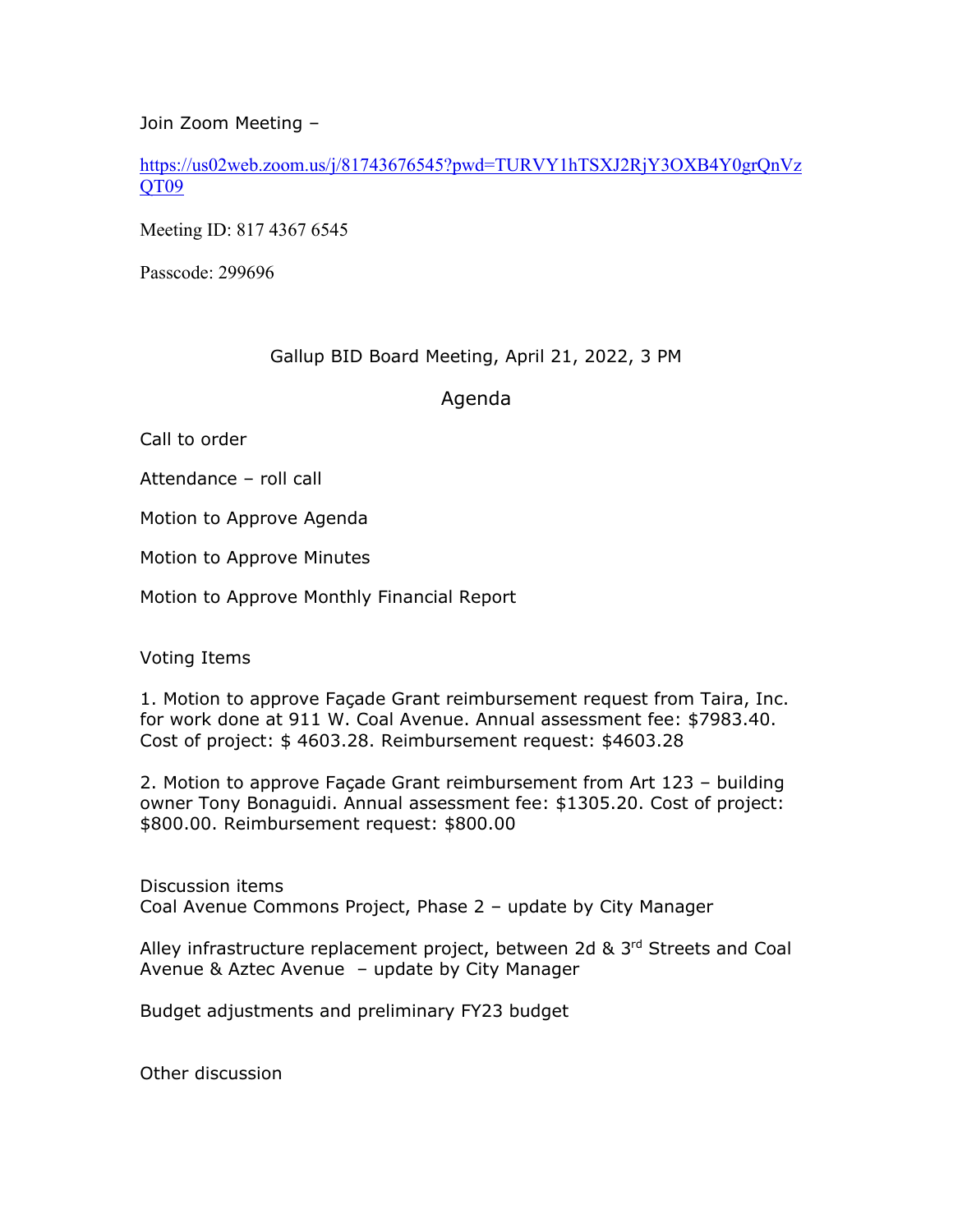## Reports

March 17 – Telephone discussion with Mark Roper, EDD, about REDP work with NDC during this year.

March 18 – Meeting with Michael Bulloch, GMSACD, to discuss coordination of event dates during Spring and Summer 2022.

March 21 – Meeting at Public Works office with Robert Hamblen, Ben Welsh to review the logistics for the April 9 Arts Crawl event.

March 21 – Telephone discussion with Councilor Garcia about planned meeting with Robert Roche, Gallup Land Partners

March 22 – Telephone meeting with Mark Garcia, Silver Country Band, to discuss logistics for performance during April 9 Arts Crawl event.

March 22 – Telephone meeting with Councilor Schaff to discuss planned meeting with Robert Roche, Gallup Land Partners

March 23 - Training meeting with Sheldon Bartel, NDC

March 24 – Telephone meeting with Martin O'Malley about GLP planned meetings with City Council members

March 25 – Meeting at Filipino Store to discuss potential finance incentives for expansion of business

March 26 – Meeting with Pam Bell to discuss the sale of her building at 209- 213 West Coal Avenue.

March 29 – Meeting with Patty Lundstrom at GGEDC office to discuss plans for GGEDC Economic Development Roundtable to be held on June 3.

March 30 – Meeting with martin O'Malley, GLP, to discuss GLP's plans for housing development in Gallup-McKinley

March 30 – Telephone meeting with Judi Sandoval, EDD, to discuss BID-REDP contract with NDC for this year.

March 30 – Meeting with Mayor Bonaguidi to discuss housing development and retail recruitment efforts

March 31 – Participated in meetings held at Hilton Garden Inn between Robert Roche, GLP, and members of City Council to discuss Gallup's housing emergency.